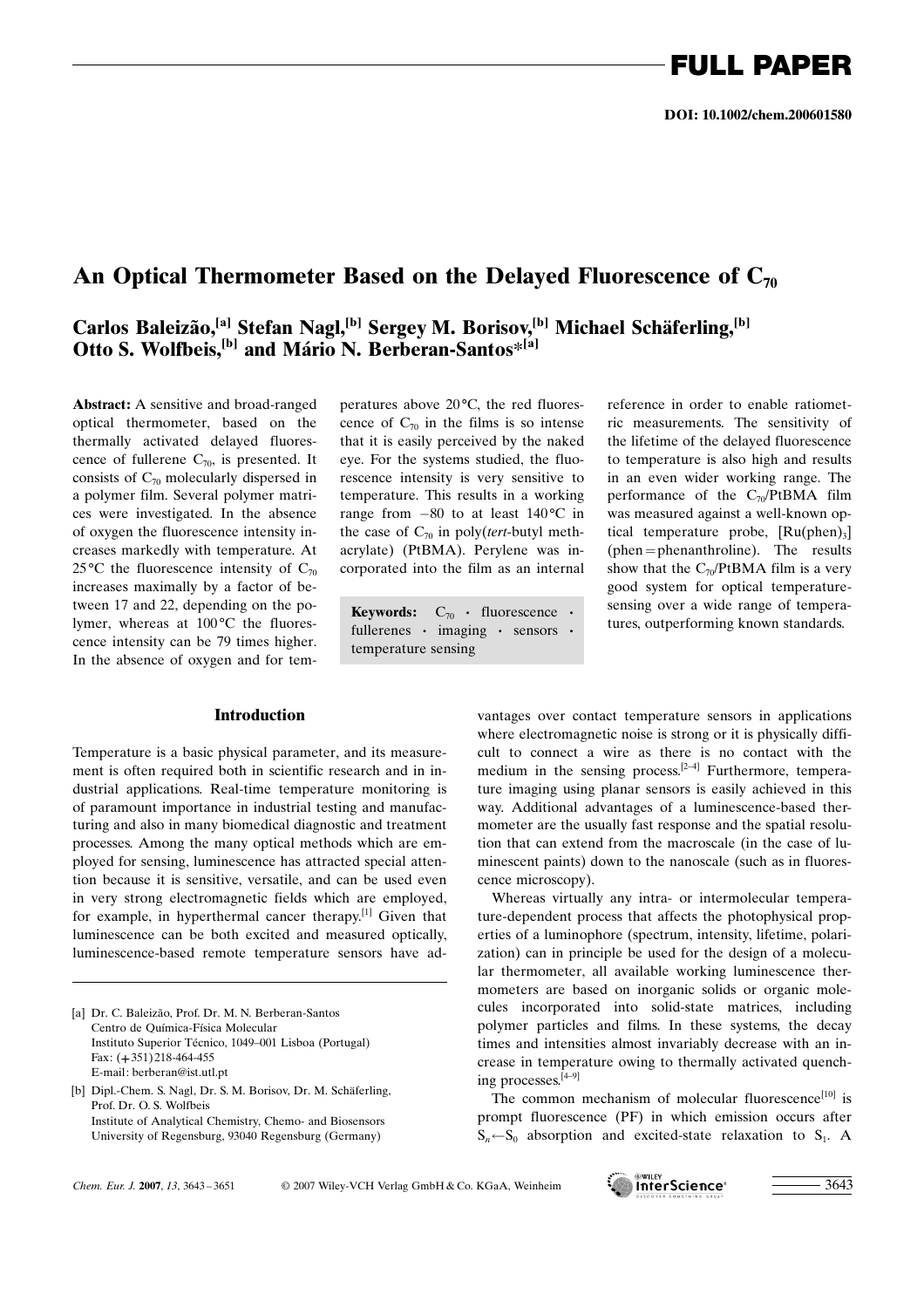second, much less common, unimolecular mechanism is thermally activated delayed fluorescence  $(TADF)^{[10]}$  in which, after excitation to the first excited singlet state  $(S_1)$ , intersystem crossing to the triplet manifold (triplet state  $T_1$ ) occurs followed by a second intersystem crossing back to  $S<sub>1</sub>$ . The cycle may be repeated a number of times before fluorescence finally takes place. TADF is significant only if the  $S_1$ –  $T_1$  energy gap ( $\Delta E_{ST}$ ) is small and if the lifetime of  $T_1$  is long enough. Despite being known for a long time, TADF continues to be a rare and usually weak phenomenon; there have been just a few observations in xanthene dyes,<sup>[10]</sup> aromatic ketones,<sup>[11,12]</sup> thiones,<sup>[13]</sup> and aromatic hydrocarbons.[14–16] Probably for this reason TADF has not been used before for temperature measurement, with one single, but interesting exception. Harris and co-workers $[17]$  proposed the use of the known delayed fluorescence of Acridine Yellow for the development of a molecular thermometer in the  $-50$ to  $+50^{\circ}$ C range. However, the TADF of this compound is very weak, which precludes fluorescence intensity measurements without the use of a time delay. Furthermore, the observed triplet decay is complex, preventing a clear interpretation of the results.

Fullerene  $C_{70}$  has unique photophysical properties: its quantum yield for triplet formation is close to one, its  $\Delta E_{ST}$ is quite small, and its intrinsic triplet lifetime is in the order of several milliseconds.[18–20] This led to the discovery[21] that  $C_{70}$  has an exceptionally intense TADF. There is presently a need for sensors covering a wide temperature range, and we perceived that  $C_{70}$  is well-suited for this purpose given that the fluorescence intensity of  $C_{70}$  increases markedly with temperature between  $-80$  and at least  $140^{\circ}$ C and that the TADF lifetime decreases markedly with temperature between  $-50^{\circ}$ C and an estimated upper limit of at least 450 $^{\circ}$ C (as described in this work). Apart from a strong TADF,  $C_{70}$ exhibits good photostability and has high molar absorption (e.g.,  $2 \times 10^4 \text{m}^{-1} \text{cm}^{-1}$  at 470 nm). Note that other fullerenes, for example, a  $C_{70}$  derivative,<sup>[22]</sup> fullerene  $C_{60}$ ,<sup>[23]</sup> and some  $C_{60}$  derivatives,<sup>[24,25]</sup> also exhibit TADF, but in all these cases it is much weaker than that of  $C_{70}$ .

We describe herein a new type of polymer thermometer whose function is based on the delayed fluorescence of  $C_{70}$ <sup>[26]</sup> These thermometers cover a broad range of temperature, encompassing the important physiological interval. Several polymers have been used as matrices for  $C_{70}$ . Temperature-dependent imaging of the  $C_{70}$  films was carried out using both steady-state and lifetime methods. In the presence of oxygen, the fluorescence intensity of the  $C_{70}$  film is essentially temperature-independent. However, in its absence, the fluorescence intensity increases markedly with temperature. At room temperature  $(25^{\circ}C)$ , and after degassing the sample, the fluorescence intensity of  $C_{70}$  increases with temperature maximally by a factor of 22, depending on the polymer, while at  $100^{\circ}$ C, the fluorescence intensity can be 79 times higher. The systems studied cover a working range from  $-80$  to at least  $140^{\circ}$ C.

### Results and Discussion

Thermally activated delayed fluorescence kinetics: The kinetics of thermally activated delayed fluorescence can be represented by Scheme 1,

where  $I_{\text{exc}}$  is the excitation intensity,  $k_F$  and  $k_P$  are the radiative rate constants for fluorescence and phosphorescence, respectively,  $k_{\text{G}}^{\text{s}}$  and  $k_{\text{G}}^{\text{T}}$  are the nonradiative rate constants for deactivation to the ground state (internal conversion from  $S_1$ and intersystem crossing from  $T_1$ , respectively), and  $k_{\text{ISC}}^{\text{S}}$  and



Scheme 1. Kinetic scheme for TADF.

 $k_{\text{ISC}}^{\text{T}}$  are the intersystem crossing rate constants for singletto-triplet and triplet-to-singlet conversion, respectively. The rate constant  $k_{\text{ISC}}^{\text{T}}$  corresponds to an activated process and is strongly temperature-dependent [Eq. (1), where  $\Delta E_{ST}$  is the  $S_1 - T_1$  energy gap].<sup>[21,27,28]</sup>

$$
k_{\rm{ISC}}^{\rm{T}} = A \exp\left(-\frac{\Delta E_{\rm{ST}}}{RT}\right) \tag{1}
$$

For strong TADF to occur, the following inequalities need to be met:  $k_{\text{ISC}}^{\text{S}} \gg k_{\text{F}} + k_{\text{G}}^{\text{S}}$  and  $k_{\text{ISC}}^{\text{T}} \gg k_{\text{p}} + k_{\text{G}}^{\text{T}}$ . In most cases  $k_{\text{ISC}}^{\text{S}} \ge k_{\text{ISC}}^{\text{T}}$  and  $k_{\text{G}}^{\text{T}} \ge k_{\text{p}}$  are also observed. Interconversion of the singlet and triplet emissive states occurs many times before photon emission or nonradiative decay can take place. In this way, a fast pre-equilibrium between  $S_1$  and  $T_1$ exists, and for a sufficiently long time both  $S_1$  and  $T_1$  decay with a common rate constant, given by Equation  $(2)$ .<sup>[29]</sup>

$$
k = \frac{k_{\text{ISC}}^{\text{S}}}{k_{\text{ISC}}^{\text{S}} + k_{\text{ISC}}^{\text{T}}} k_{\text{G}}^{\text{T}} + \frac{k_{\text{ISC}}^{\text{T}}}{k_{\text{ISC}}^{\text{S}} + k_{\text{ISC}}^{\text{T}}} k_{\text{G}}^{\text{S}}
$$
(2)

Given the inequalities mentioned above, Equation (2) simplifies to Equation (3), where  $\Phi$ <sub>T</sub> is the quantum yield for triplet formation,  $\Phi_{\rm T} = k_{\rm ISC}^{\rm S} / (k_{\rm F} + k_{\rm G}^{\rm S} + k_{\rm ISC}^{\rm S})$ , and  $\tau_{\rm DF}$  is the delayed fluorescence (and phosphorescence) lifetime. From Equation (1) and Equation (3), Equation (4) can be obtained, where  $B = (1 - \Phi_{T})A$ . From a fit to the temperature dependence of the delayed fluorescence lifetime using Equation (4) and by assuming that  $k_G^T$  is temperature-independent, it is possible to determine  $\Delta E_{\rm ST}$ , B, and  $k_{\rm G}^{\rm T}$ .

$$
k = \frac{1}{\tau_{\rm DF}} = k_{\rm G}^{\rm T} + (1 - \Phi_{\rm T})k_{\rm ISC}^{\rm T}
$$
 (3)

$$
\frac{1}{\tau_{\rm DF}} = k_{\rm G}^{\rm T} + B \exp\left(-\frac{\Delta E_{\rm ST}}{RT}\right) \tag{4}
$$

The fluorescence quantum yield is given by Equation (5), where the quantum yields for prompt  $\Phi_{\text{PE}}$  and delayed  $\Phi_{\text{DE}}$ fluorescence obey the relation given by Equation  $(6)^{[21]}$  and the quantum yield for singlet formation is defined by Equation (7).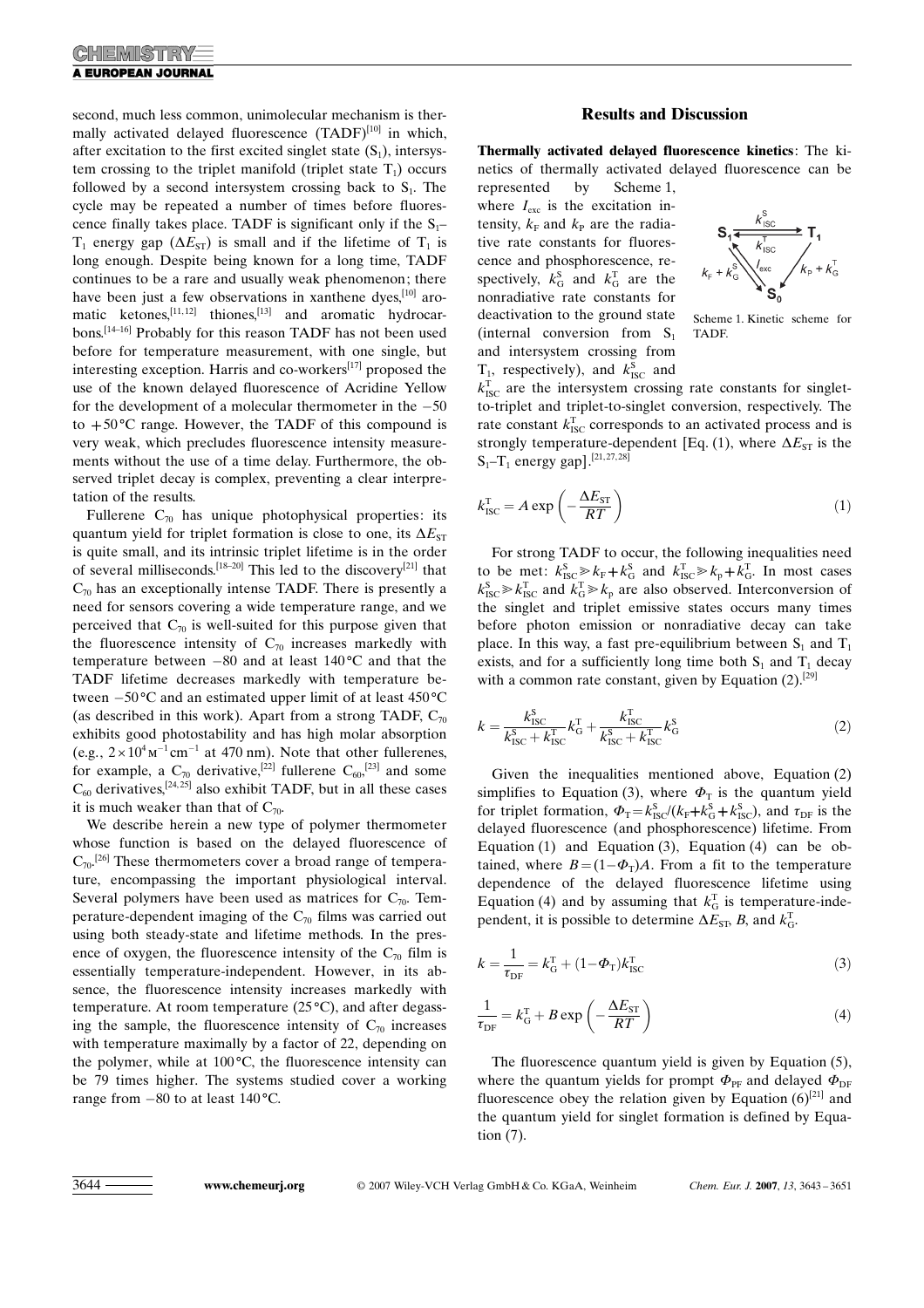$$
\Phi_{\rm F} = \Phi_{\rm PF} + \Phi_{\rm DF} \tag{5}
$$

$$
\frac{\Phi_{\rm DF}}{\Phi_{\rm PF}} = \frac{I_{\rm DF}}{I_{\rm PF}} = \frac{1}{\frac{1}{\Phi_{\rm s}\Phi_{\rm T}} - 1} \tag{6}
$$

$$
\Phi_{\rm S} = \frac{k_{\rm ISC}^{\rm T}}{k_{\rm P} + k_{\rm G}^{\rm T} + k_{\rm ISC}^{\rm T}}
$$
\n(7)

In the high-temperature limit,  $k_{\text{ISC}}^S \gg k_p + k_G^T$ . Hence,  $\Phi_S =$  $\Phi_{\rm S}^{\infty} = (A/(k_{\rm P} + k_{\rm G}^{\rm T} + A)) = 1$  (assuming that even in this range  $A \ge k_G^T$  and Equation (6) becomes Equation (8).

$$
\left(\frac{\Phi_{\rm DF}}{\Phi_{\rm PF}}\right)_{\rm max} = \left(\frac{I_{\rm DF}}{I_{\rm PF}}\right)_{\rm max} = \frac{1}{\frac{1}{\Phi_{\rm T}} - 1} \tag{8}
$$

For the purpose of curve fitting, Equation (6) can be conveniently rewritten as Equation  $(9)$ ,<sup>[21]</sup> and from a fit to this expression it is possible to determine  $\Delta E_{\rm ST}$ ,  $\Phi_{\rm T}$ , and  $\Phi_{\rm S}^{\infty}$ . By combining steady-state and time-resolved data, it is in principle possible to calculate  $\Delta E_{\rm SP}$ ,  $\Phi_{\rm T}$ ,  $\Phi_{\rm S}^{\infty}$ , A, and  $k_{\rm G}^{\rm T}$ .

$$
\ln\left[\frac{I_{\rm PF}}{I_{\rm DF}} - \left(\frac{1}{\Phi_{\rm T}} - 1\right)\right] = \ln\left[\frac{1}{\Phi_{\rm T}} \left(\frac{1}{\Phi_{\rm S}^{\infty}} - 1\right)\right] + \frac{\Delta E_{\rm ST}}{RT}
$$
(9)

 $C_{70}$  delayed fluorescence: general aspects and polymer matrix effects: To evaluate the influence of the polymer matrix structure on the photophysics and TADF of  $C_{70}$ , three polymers were selected: Polystyrene (PS), poly(tertbutyl methacrylate) (PtBMA), and poly(1-vinylnaphthalene) (P1VN). The films were prepared by evaporating a toluene solution of  $C_{70}$  and the polymer deposited on a quartz plate. After film formation and drying, the plates were placed in a quartz cell that was degassed at room temperature and afterwards sealed. All the films exhibited absorption spectra similar to that of  $C_{70}$  in toluene (for PS and P1VN) or methylcyclohexane (for PtBMA). These results are in agreement with a molecular dispersion of  $C_{70}$  in the polymeric films.

The fluorescence of the  $C_{70}/PS$  film at different temperatures and over a full heating–cooling cycle is shown in Figure 1. The first spectrum was recorded at room temperature  $(25^{\circ}C)$  before degassing and corresponds to prompt fluorescence (PF). Without degassing, the fluorescence intensity is temperature-independent. After degassing, a 22 fold enhancement of the room-temperature fluorescence was observed. This enhancement is a consequence of the additional contribution of delayed fluorescence (DF) to the overall emission. Heating of the sample to  $100^{\circ}$ C (Figure 1a) (a temperature at which the DF is 70 times higher than the PF) shows that the fluorescence of  $C_{70}$  has a strong temperature dependence. The  $C_{70}$ /PS film exhibits full reversibility and fluorescence intensity cycles without hysteresis. The experiment was repeated three times and exhibited a high degree of reproducibility.

The values of  $I_{DF}/I_{PF}$  for the C<sub>70</sub>/PS film at different temperatures are collected in Table 1, and compared with the values previously measured for a solution of  $C_{70}$  in liquid paraffin.<sup>[21]</sup> The  $I_{DF}/I_{PF}$  ratios for the C<sub>70</sub>/PS film are always



Figure 1. Fluorescence spectra ( $\lambda_{\text{exc}}$ =470 nm) of a degassed C<sub>70</sub>/PS film at different temperatures: a) heating cycle (from 25 to  $100^{\circ}$ C); b) cooling cycle (from 100 to  $25^{\circ}$ C). The emission of the non-degassed sample is also shown for comparison.

Table 1. Experimental  $I_{DF}/I_{PF}$  values (700 nm) for the C<sub>70</sub>/polymer systems at various temperatures.

| System                                | $I_{\rm DF}/I_{\rm PF}$ (700 nm) |                |                |                 |  |  |
|---------------------------------------|----------------------------------|----------------|----------------|-----------------|--|--|
|                                       | $25^{\circ}$ C                   | $50^{\circ}$ C | $70^{\circ}$ C | $100^{\circ}$ C |  |  |
| $C_{70}/\text{paraffin}^{\text{[a]}}$ | 20                               | 35             | 50             |                 |  |  |
| $C_{\gamma 0}$ /PS                    | 22                               | 39             | 53             | 70              |  |  |
| $C_{\gamma 0}$ P1VN                   | 17                               | 30             | 40             | 50              |  |  |
| $C_{70}$ /PtBMA                       | 18                               | 35             | 51             | 79              |  |  |

[a] See reference [21].

higher than the values reported for  $C_{70}$  in paraffin. The values of  $I_{DF}/I_{PF}$  for the films were also measured over a wider temperature range than for  $C_{70}$  in paraffin. The stability of the  $C_{70}/PS$  after long-term storage is also high, with comparable ratios (less than 2% variation) of  $I_{DF}/I_{PF}$  being measured after several weeks of storage.

Identical temperature cycles were carried out for the  $C_{70}$ / P1VN and  $C_{70}$ /PtBMA films. Responses similar to that of the  $C_{70}$ /PS film were observed. The films exhibit very good reversibility in the thermal cycles and high reproducibility. The  $I_{\text{DF}}/I_{\text{PF}}$  values for these films at several temperatures are also reported in Table 1. The maximum  $I_{DF}/I_{PF}$  value was obtained at 100 $\rm ^{o}C$  with the C<sub>70</sub>/PtBMA system.

From an analysis of the delayed fluorescence data using the method previously developed<sup>[21]</sup> it is possible to obtain  $\Delta E_{ST}$  from the temperature dependence of the  $I_{DF}/I_{PF}$  ratio. However, the correct value of  $\Phi$ <sub>T</sub> (assumed to be temperature-independent) is required for a linear least-squares fit. The shape of the plot is very sensitive to  $\Phi_T$  and is in gener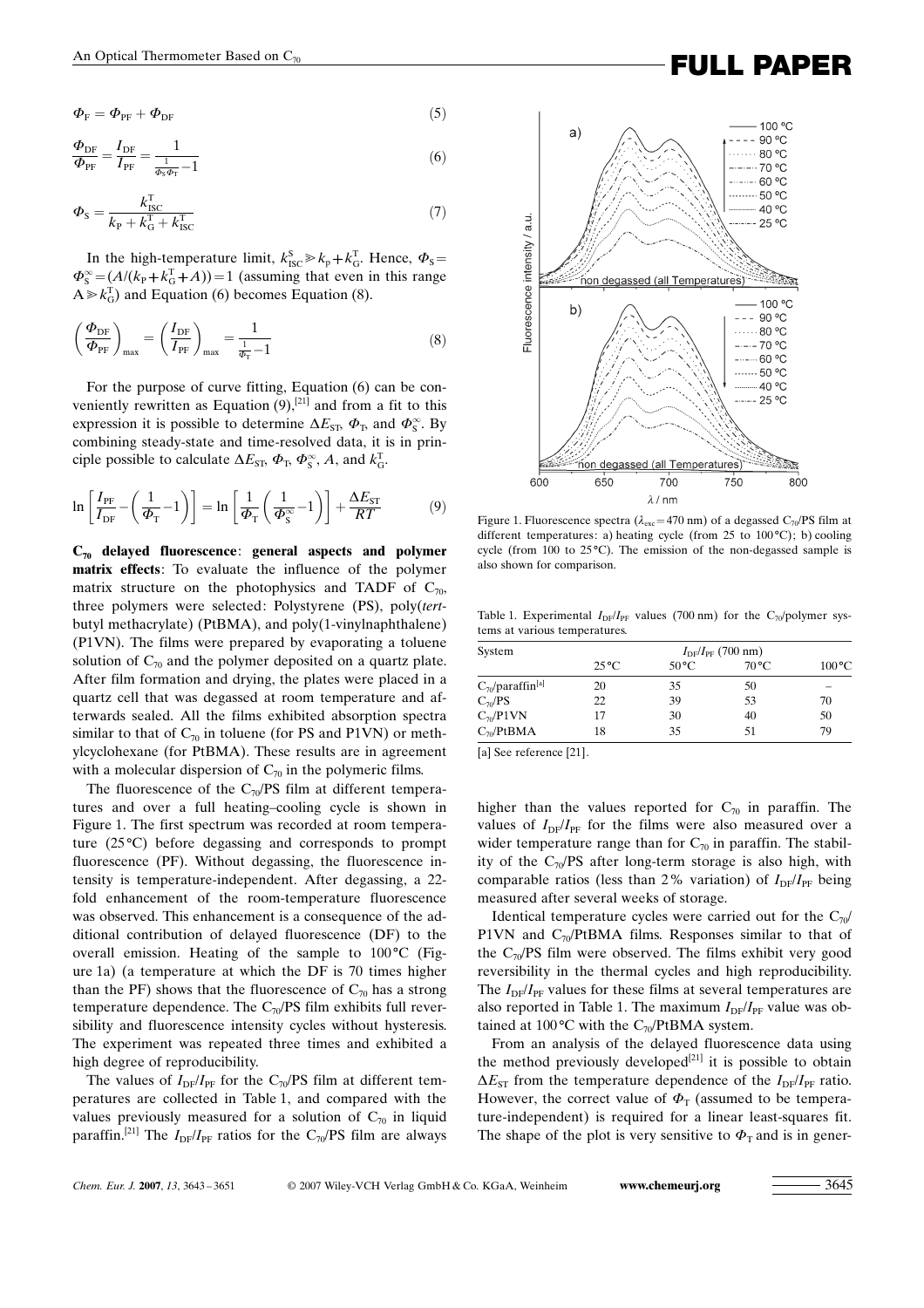al nonlinear (Figure 2). Variation of this parameter in the search for maximum linearity yields its best value and, simultaneously,  $\Delta E_{ST}$ , and clearly demonstrates the extreme sensitivity to  $\Phi$ <sub>T</sub> in the high temperature domain. Figure 2 shows that the value of  $\Phi$ <sub>T</sub> determined in this way is quite precise.



Figure 2. Fit of  $\ln [I_{PF}/I_{DF}-(1/\Phi_T-1)]$  versus 1/T according to Equation (9) for the C<sub>70</sub>/PtBMA film in the temperature range of 25–100 °C. The best straight line ( $r^2$ =0.999) is obtained for  $\Phi$ <sub>T</sub>=0.993.

By using this method, it was possible to obtain for  $C_{70}$ PtBMA a value for  $\Phi$ <sub>T</sub> of 0.993 and an effective singlet–triplet energy gap of 26  $kJ \text{ mol}^{-1}$ , both in good agreement with the values determined for  $C_{70}$  in paraffin (0.994 and  $26 \text{ kJ} \text{mol}^{-1}$ , respectively). From the experimental value,  $\Phi$ <sub>T</sub>=0.993, and from Equation (7), one finds for the hightemperature limit that  $(I_{DF}/I_{PF})_{max}=142$ . In this way, the global fluorescence quantum yield  $(\Phi_F = \Phi_{PF} + \Phi_{DF})$  of  $C_{70}$ in PtBMA film can be maximally 143 times higher than that of prompt fluorescence and thus attain the significant value of  $143 \times (5 \times 10^{-4}) = 0.071$ . These calculations were also carried out for the other two polymer systems and the results are given in Table 2, along with those for the  $C_{70}/\text{paraffin}$ 

Table 2. Photophysical parameters for  $C_{70}$  in the three polymers and in liquid paraffin.

| System                            | $\boldsymbol{\varPhi}_{\text{\tiny T}}$ | $\Delta E_{\textrm{ST}}$<br>[ $kJ$ mol <sup>-1</sup> ] | $\varPhi_{\scriptscriptstyle \mathrm{F}}^{\mathrm{max}}$ | $-\log \Phi_{\rm s}^{\,\infty}$ $[10^{-7}]$ $\tau_{\rm PF}^{\rm [a]}$ | [ns] | $\tau_{\rm DF}^{\rm [a]}$<br>$\lceil ms \rceil$ |
|-----------------------------------|-----------------------------------------|--------------------------------------------------------|----------------------------------------------------------|-----------------------------------------------------------------------|------|-------------------------------------------------|
| $C_{70}$ /paraffin <sup>[b]</sup> | 0.994                                   | - 26                                                   | 0.080                                                    |                                                                       | 0.65 | -36                                             |
| $C_{70}/PS$                       | 0.989                                   | 29                                                     | 0.046                                                    | 1.285                                                                 | 0.63 | 21                                              |
| $C_{\eta}$ /P1VN                  | 0.986                                   | -27                                                    | 0.036                                                    | 2.688                                                                 | 0.60 | 20                                              |
| $C_{70}$ /PtBMA                   | 0.993                                   | - 26                                                   | 0.071                                                    | 5.663                                                                 | 0.62 | 27                                              |

[a] At  $25^{\circ}$ C. [b] See reference [21].

system. The prompt fluorescence lifetime  $\tau_{PF}$  at room temperature was also measured for all the systems (0.60– 0.63 ns) and the values are very similar to the value for  $C_{70}$ paraffin (0.65 ns).

The experimental and fitted values of  $I_{DF}/I_{PF}$  as a function of temperature are presented in Figure 3, with the fitting



Figure 3. Plot of experimental and calculated (solid lines)  $I_{DF}/I_{PF}$  values (700 nm) versus temperature, according to Equation (10) for  $C_{70}$ /PtBMA (squares),  $C_{70}$ /PS (triangles), and  $C_{70}$ /P1VN (circles).

being made to Equation (10) and also Equation (11), Equation (12), and Equation (13).

$$
\frac{I_{\rm DF}}{I_{\rm PF}} = (a + b e^{c/T})^{-1}
$$
\n(10)

$$
a = \frac{1}{\Phi_{\rm T}} - 1\tag{11}
$$

$$
b = \frac{1}{\Phi_{\rm T}} \left( \frac{1}{\Phi_{\rm S}^{\infty}} - 1 \right) \tag{12}
$$

$$
c = \frac{\Delta E_{ST}}{R}
$$
 (13)

As can be seen from Figure 3, the fit is quite good. Although the maximum experimental temperature was  $100^{\circ}$ C, it is in principle possible to go to higher temperatures and further increase the  $I_{DF}/I_{PF}$  ratio.

The three systems have an identical  $I_{DF}/I_{PF}$  response for temperatures less than  $40^{\circ}$ C. Above this temperature, the curves start to diverge, as can be seen in Figure 3. The  $C_{70}$ / P1VN system attains an extrapolated  $(I_{DF}/I_{PF})_{max}$  of 70, whereas  $C_{70}/PS$  reaches an extrapolated  $(I_{DF}/I_{PF})_{max}$  value of 90. With the  $C_{70}$ PtBMA system it is possible in principle to obtain a value for  $(I_{DF}/I_{PF})_{max}$  of 142. Clearly, this is the system that displays the best photophysical properties for temperature-sensing at higher temperatures. An explanation for the superior photophysical properties of the  $C_{70}$ PtBMA system (see Table 2) lies in the inertness of the backbone of PtBMA to possible quenching interactions with  $C_{70}$ . Weak  $\pi$ - $\pi$  interactions between the fullerene and the phenyl rings[30] of the backbone of P1VN and PS are the likely reason for the lower efficiency of these systems.

Temperature sensitivity of fluorescence intensity: The temperature sensitivity of fluorescence intensity can be defined either as the variation of the fluorescence quantum yield with temperature, which is the absolute sensitivity  $S_A$ [Eq. (14)], or as the relative variation of the fluorescence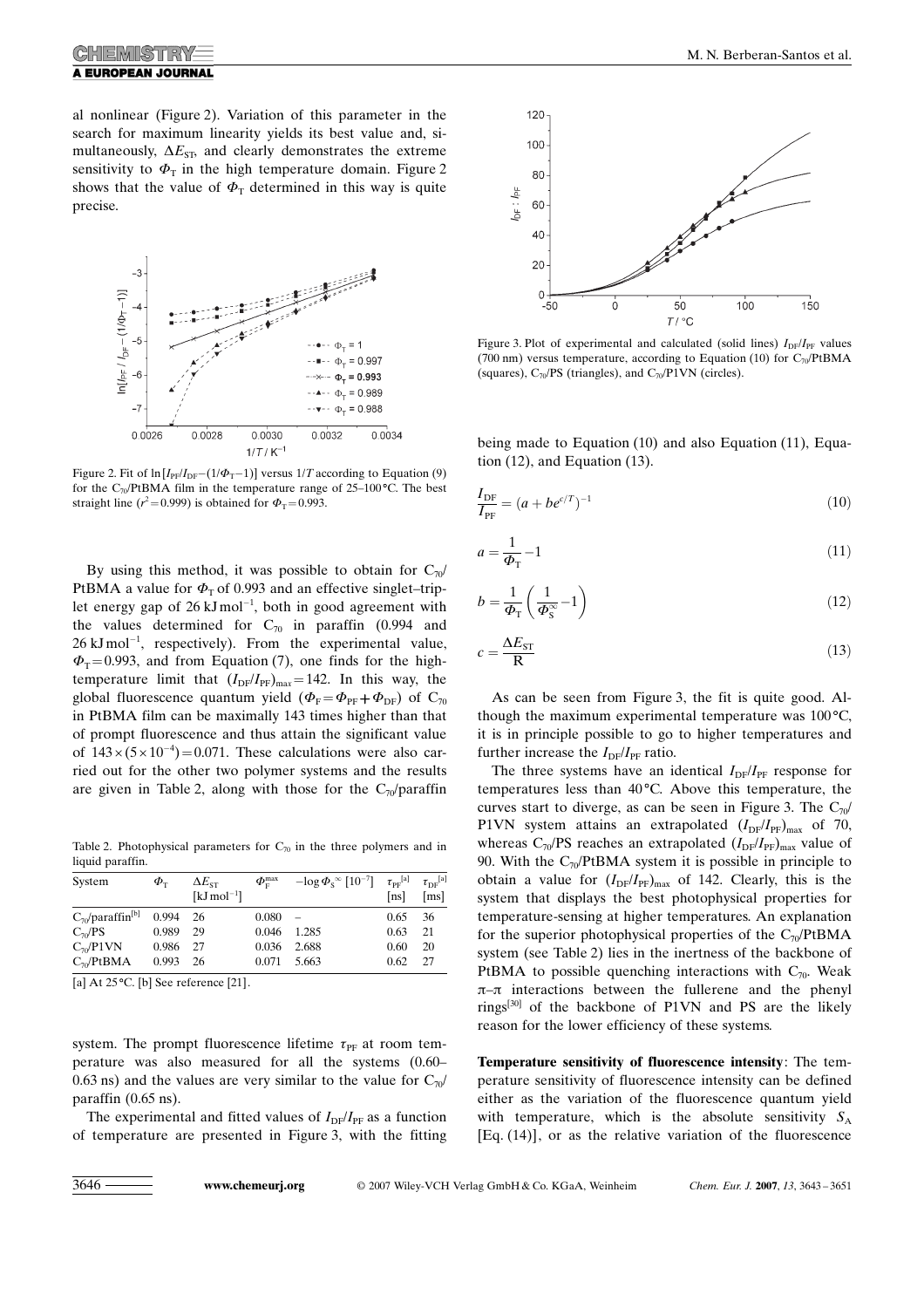quantum yield with temperature, which is the relative sensitivity  $S_R$  [Eq. (15)].

$$
S_{\rm A} = \frac{\rm d}\Phi_{\rm F}}{\rm d}T\tag{14}
$$

$$
S_{\rm R} = \frac{1}{\Phi_{\rm F}} \frac{\mathrm{d}\Phi_{\rm F}}{\mathrm{d}T} = \frac{\mathrm{d}\ln\Phi_{\rm F}}{\mathrm{d}T} \tag{15}
$$

We will use the relative sensitivity as it directly reflects the relative variation of the fluorescence intensity. The temperature dependence of  $S_R$  for the C<sub>70</sub>/polymer systems is displayed in Figure 4. It can be seen that the  $C_{70}/p$ olymer



Figure 4. Relative variation  $S_R$  in fluorescence versus temperature for  $C_{70}/PtBMA$  (solid line),  $C_{70}/PS$  (dashed line), and  $C_{70}/P1VN$  (dotted line).

systems have some of the highest temperature sensitivities known over a broad temperature range.<sup>[2]</sup>

In order to be useful in practice, a minimum value of  $0.5\%$  K<sup>-1</sup> for S<sub>R</sub> is assumed. With this value, the lower temperature limit is  $-80^{\circ}$ C for all polymers. At the other end of the scale, the  $C_{70}$ PtBMA system displays the highest high-temperature limit (140 $^{\circ}$ C), whereas for the other two polymers the upper limit is  $110^{\circ}$ C. Note that the lower and upper temperature values found may not be the real ones because, whilst a condition such as  $S_R > 0.5\%$  K<sup>-1</sup> is necessary, it is not necessarily a satisfactory one. In fact, an arbitrarily small value for the absolute intensity cannot be set owing to background noise, and this aspect is best evaluated from the temperature dependence of the fluorescence quantum yield (Figure 5). It can be seen that this dependence may somewhat increase the lower temperature limits found,  $-80^{\circ}$ C, but will not change the estimated upper temperature limits.

Delayed fluorescence lifetime: The delayed fluorescence lifetimes  $(\tau_{DF})$  of all the systems were determined for the temperature range under study and the room-temperature data are collected in Table 2. As expected, the fluorescence lifetimes decrease with increasing temperature owing to the increase in the rate constant of the reverse intersystem crossing from  $T_1$  back to  $S_1$  [see Eq. (4)]. The experimental



Figure 5. Fluorescence quantum yield versus temperature for  $C_{70}/PtBMA$ (solid line),  $C_{70}$ /PS (dashed line), and  $C_{70}$ -P1VN (dotted line).

data were fitted to Equation (4) (with  $\Delta E_{ST}$  fixed at the value determined from the steady-state fit, Table 2). The  $\tau_{\text{DF}}$ values for the  $C_{70}$ /PtBMA film as a function of temperature are shown in Figure 6. From the fit one obtains  $A=4.3 \times$  $10^7$  s<sup>-1</sup> and  $k_G^T$  = 29 s<sup>-1</sup>, both parameters being in good agreement with previous determinations in liquid paraffin.<sup>[21]</sup>



Figure 6. Temperature dependence of the experimental (circles) and calculated (solid line) fluorescence lifetimes ( $\tau_{DF}$ ) of C<sub>70</sub>/PtBMA, with excitation at 470 nm and emission at 700 nm.

Temperature sensitivity of delayed fluorescence lifetime: The relative sensitivity of the lifetime of the  $C_{70}$ /PtBMA system towards temperature is shown in Figure 7. The response covers a wide range, and the slope is quite steep. The temperature dependence of the lifetime of the [Ru(phen)]/ PAN system<sup>[31,32]</sup> is included for comparison.

Again, in order to estimate a working temperature range, a minimum value of  $0.5\%$  K<sup>-1</sup> for  $S_R$  was assumed. The results show a working temperature range of between  $7^{\circ}C$ (lifetime: 30 ms) and an estimated upper limit of  $515^{\circ}$ C (estimated lifetime:  $175 \mu s$ ). The estimated upper limit nevertheless only applies if the matrix remains solid as well as chemically and photophysically inert.

Temperature sensing using steady-state fluorescence: In measurements based on steady-state fluorescence intensities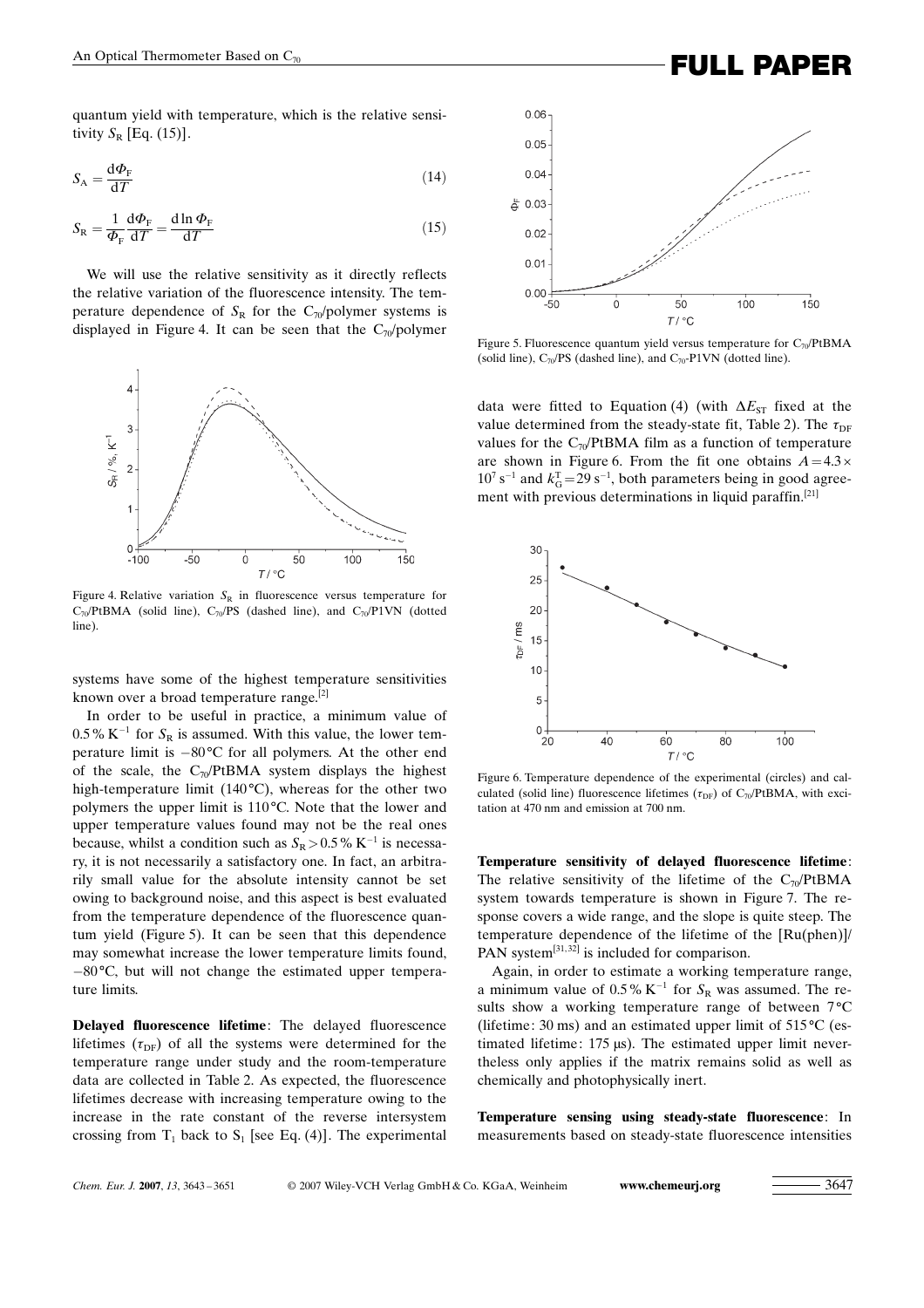

Figure 7. Relative sensitivity  $S_R$  of the fluorescence lifetime versus temperature for  $C_{70}$ /PtBMA (solid line) and for the  $\text{[Ru(phen)_3]}/\text{PAN}$  standard (dashed line).

it is advantageous to use an internal standard. This is referred to as the ratiometric method. In our case, the standard to be incorporated into the  $C_{70}/PtBMA$  film must fulfil the following requirements: 1) A temperature-independent fluorescence quantum yield; 2) a fluorescence spectrum with no overlap with that of  $C_{70}$ ; 3) a common excitation wavelength with  $C_{70}$ . Perylene was chosen as a standard as its fluorescence intensity is temperature-independent in the film and temperature range used, its fluorescence spectrum does not overlap the  $C_{70}$  spectrum, and excitation can be made at 420 nm for both fluorophores. Perylene is also known for its high thermal stability.<sup>[33]</sup> After addition of a very small amount of perylene (which suffices owing to its high  $\Phi_F$ ) to the film-forming mixture, fluorescence was excited at 420 nm and the emission spectra were recorded under the same conditions. Also, the ratios of  $I<sub>F</sub>$  of perylene (recorded at 470 nm) and  $I_F$  of  $C_{70}$  at (700 nm) were also computed. By using the same excitation wavelength (420 nm) it was possible to measure two independent fluorescence intensities (470 and 700 nm) derived from two different species, fullerene and the standard, and to relate their ratio to the temperature by means of a calibration curve. The temperature dependence of this data is shown in Figure 8. The line obtained is almost linear for temperatures between 25 and  $70^{\circ}$ C.

 $C_{70}/PtBMA$  versus  $[Ru(phen)3]/PAN$ : Fluorescence intensity and lifetime imaging: The fluorescence intensity of  $C_{70}$ / PtBMA was also determined by steady-state fluorescence imaging. A similar system has been described previously $[34]$ and is based on a fast gateable monochrome charged-coupled device (CCD) camera and a number of pulsed lightemitting diodes (LEDs) as the light source. The light-encoded information is stored, pixel by pixel, in a grayscale format with background subtraction. Fluorescence intensity images of a  $C_{70}$ PtBMA film in the absence of oxygen at different temperatures are shown in Figure 9.

In addition to intensity-based imaging, the rapid lifetime determination method  $(RLD)^{[35]}$  was applied to image the temperature dependence of the  $C_{70}/PtBMA$  system. In con-



Figure 8. Temperature dependence of the ratio between  $I_F$  (700 nm) of  $C_{70}$  and  $I_F$  (470 nm) of perylene in PtBMA ( $\lambda_{\text{exc}}$ =420 nm). The solid line corresponds to the nonlinear fit to the data, shown as black squares.



Figure 9. Steady-state fluorescence images of a  $C_{70}$ PtBMA film at various temperatures.

trast to intensity-based imaging methods in which the quantification of a data matrix may be disturbed not only by a heterogeneous light field but also by a non-uniform distribution of the indicator within the planar sensing film, the intensity ratio  $G_1/G_2$  is not affected in the RLD method. Figure 10 shows the results in pseudo-color code.

The lifetimes are similar to those presented in Figure 6. A strong temperature dependence is again observed with the lifetime decreasing with increasing temperature.



Figure 10. Fluorescence lifetime images of a  $C_{70}/PtBMA$  film at various temperatures.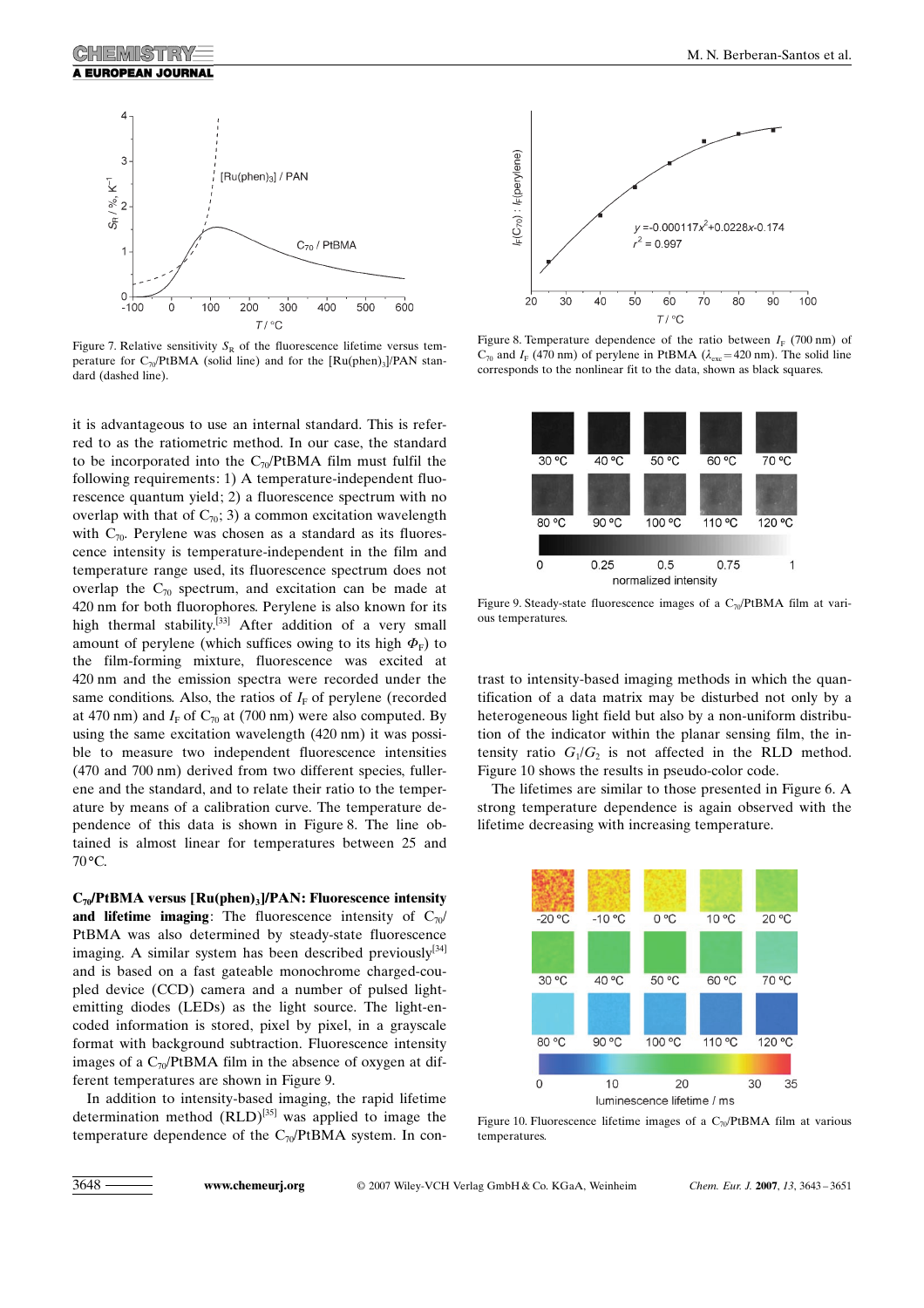# An Optical Thermometer Based on  $C_{70}$  **FULL PAPER**

The luminescence properties of ruthenium(II) polypyridyl complexes exhibit a strong temperature dependence. In particular,  $\lceil \text{Ru(phen)}_3 \rceil$  (tris(1,10-phenantroline)ruthenium) is a common optical temperature probe that displays efficient temperature quenching and high sensitivity. It is used because 1) it can be incorporated into solid matrices such as sol–gels or polymers; 2) it is commercially available; 3) it is photostable; 4) it has a large Stokes shift; 5) it can be excited in the visible region.<sup>[31]</sup> However, the luminescence of  $Ru<sup>II</sup>$  polypyridyl complexes is quenched by oxygen, and to avoid this interference in temperature sensing, poly(acrylonitrile) (PAN) was used as a matrix as a result of its very low gas permeability.<sup>[36]</sup>

The temperature dependence of the luminescence quantum yields of  $C_7$ <sub>0</sub> $P$ tBMA and [Ru(phen)<sub>3</sub>]/PAN systems are shown in Figure 11. It can be seen that for temperatures higher than 80 $^{\circ}$ C the luminescence quantum yield of C<sub>70</sub> in PtBMA exceeds that of  $[Ru(phen)_3]$  in PAN.



Figure 11. Temperature dependence of the luminescence quantum yields  $(\Phi_{I})$  of C<sub>70</sub>/PtBMA (solid line) and [Ru(phen)<sub>3</sub>]/PAN (dashed line). Experimental points are shown as circles.

The luminescence lifetimes of these two systems decrease with temperature. However, the lifetimes of the  $[Ru(phen)<sub>3</sub>]$ /PAN system are always much shorter and its intensity continuously decreases with temperature. Above 110 °C the  $[Ru(phen)_{3}]$ /PAN system has a lifetime below 1 µs. Above  $130^{\circ}$ C the intensities are too low for routine measurement. The temperature sensitivity of the lifetime of the  $[Ru(phen)3]/PAN$  system is also shown in Figure 7.

The lifetime of  $C_{70}$ , on the other hand, is expected to remain in the hundreds of microseconds range at temperatures up to  $500^{\circ}$ C (see Figure 7), and its intensity is expected to remain high above  $130^{\circ}$ C (see Figure 5).

### Conclusion

A study of the temperature dependence of the fluorescence intensity of  $C_{70}$  in a solid polymer film has led to the development of a new type of optical molecular thermometer. Several polymers (PtBMA, P1VN, and PS) were tested.

With one of these (PtBMA), and under appropriate conditions  $(100^{\circ}$ C and the absence of oxygen), the fluorescence of  $C_{70}$  increases by a factor of 79 relative to the fluorescence under aerated room-temperature conditions. Extrapolation of the results to higher temperatures allows the prediction of a maximum increase in the fluorescence of  $C_{70}$  of two orders of magnitude (estimated maximum value of  $\Phi_F=$ 0.071) through thermally activated delayed fluorescence. We have determined the values of the effective singlet–triplet energy gap ( $\Delta E_{ST}$ ), the quantum yield of triplet formation  $(\Phi_T)$ , the fluorescence decay times  $(\tau_{PF})$  at room temperature, and the delayed fluorescence lifetimes  $(\tau_{DF})$  of the different systems. The  $C_{70}$ /PtBMA system exhibits the highest range of temperatures over which the relative variation exceeds  $0.5\%$  K<sup>-1</sup> (-80 to 140 °C). The smaller range of sensitivity and the less favorable photophysical properties obtained with PS and P1VN are very likely due to  $\pi-\pi$  interactions between the fullerene and the phenyl rings of the backbone of the polymers, which are absent in PtBMA. The polymer films exhibit a high reversibility in heating/cooling temperatures cycles, and the results are reproducible. The  $C_{70}$ /PtBMA system was calibrated (and self-referenced) through the incorporation of perylene as an internal standard (perylene).

Note that visual perception of the usually very weak fluorescence of  $C_{70}$  (and of all other pristine fullerenes) has not been reported previously. In the absence of oxygen and at temperatures above 20 $\degree$ C, the red fluorescence of C<sub>70</sub> in the

films is so intense that it is easily perceived by the naked eye. We present in this work (Figure 12) the first color pictures of the fluorescence of a fullerene.

The temperature dependence of the  $C_{70}$ /PtBMA system was compared with a film of  $[Ru(phen)_3]$  in PAN which is a common and well-documented optical temperature probe showing high sensitivity. Above 80 $^{\circ}$ C, the C<sub>70</sub>/PtBMA system



Figure 12. The first color pictures of the fluorescence of a fullerene.

displays fluorescence quantum yields higher than those of  $[Ru(phen)<sub>3</sub>]$ /PAN and has much longer fluorescence lifetimes, estimated to remain in the hundreds of microseconds range at temperatures up to 500°C. Work is in progress on the incorporation of  $C_{70}$  into polymers with low oxygen permeability. Use of such media would obviate the need to degas the  $C_{70}$  film. On the other hand, the extreme sensitivity of  $C_{70}$  fluorescence intensity to molecular oxygen also makes its use advantageous in ultratrace oxygen sensing.[37]

The  $C_{70}$ -based luminescence thermometer is a new development in the molecular thermometry field owing to the possibility of using a highly sensitive probe that covers not only both the low temperature and the physiological temperature ranges, but that can also be used for temperatures well above  $100^{\circ}$ C.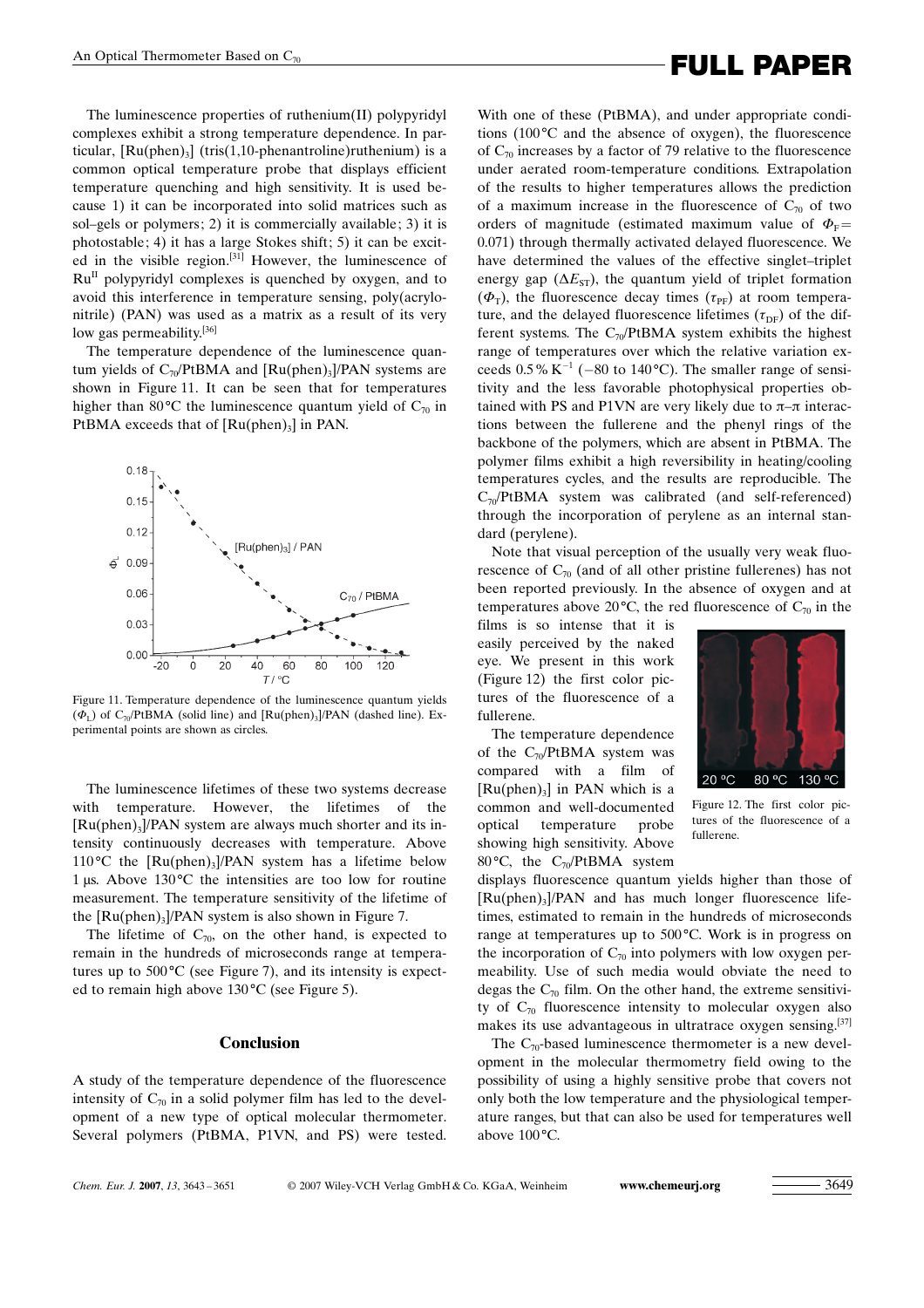#### Experimental Section

**Materials:**  $C_{70}$  (> 99.9%), polystyrene (PS, average  $M_w \approx 280000$ , pellets), poly(1-vinylnaphthalene) (P1VN, average  $M<sub>n</sub> \approx 100000$ , powder), poly(tert-butyl methacrylate) (PtBMA, average  $M_w \approx 170000$ , crystals), tris(1,10-phenanthroline)ruthenium chloride hydrate and perylene were purchased from Aldrich (www.sigmaaldrich.com) and used as received. Toluene (Fluka, www.sigmaaldrich.com) and methyl cyclohexane (Aldrich, www.sigmaaldrich.com) were of spectroscopic grade. [Ru-  $(\text{phen})_3$ ](PF<sub>6</sub>)<sub>2</sub> was synthesized according to the literature.<sup>[31]</sup> Poly(acrylonitrile) (PAN, powder, average  $M_w \approx 170000$ ) was purchased from Polyscience (www.polyscience.de). [Ru(phen)<sub>3</sub>] in PAN was prepared following a literature procedure.[8]

**Preparation of the films:** To prepare the fullerene-containing films,  $C_{70}$ (2.37 mmol) and the polymer (200 mg) were dissolved in toluene (2 mL) and a quartz plate was coated with the mixture at room temperature. In the case of the film that also incorporated perylene,  $C_{70}$  (2.37 mmol) and the polymer (200 mg) were dissolved in toluene (1 mL) and perylene in toluene (1 mL,  $1 \times 10^{-4}$  M) was added. The plate was introduced into a quartz cell and degassed at room temperature with a turbomolecular pump (final pressure: ca.  $3 \times 10^{-8}$  atm) and then the cell was sealed.

**Spectral characterization:** Absorption spectra of  $C_{70}$  in the polymer films in methylcyclohexane and in toluene were recorded with a UV-3101PC UV-Vis-NIR spectrophotometer (Shimadzu, www.shimadzu.com). Luminescence spectra were obtained with a Fluorolog F112A fluorimeter (Spex, www.jobinyvon.com) in a front-face configuration. The excitation wavelength was 470 nm and the excitation and emission slits were 18 and 9 nm, respectively. The sample film was mounted slightly away from a 45° angle to minimize specular reflection of the excitation light. Emission spectra were not corrected for the spectral response of the optics and photomultiplier. The temperature was controlled to within  $\pm 0.5^{\circ}$ C. Time-resolved picosecond fluorescence intensity decays were obtained by the single-photon timing method with laser excitation, with excitation at 470 nm and emission at 700 nm. The set up consisted of a mode-locked Innova 400-10 argon ion laser (Coherent, www.cohr.com) that synchronously pumped a cavity-dumped 701-2 dye laser (Coherent, www.cohr. com), delivering  $3-4$  ps pulses (with ca.  $40 \text{ nJ pulse}^{-1}$ ) at a frequency of 3.4 MHz. Intensity decay measurements were made by alternated collection of impulse and decays with the emission polarizer set at the magicangle position. Impulses were recorded slightly away from the excitation wavelength with a scattering suspension. For the decays, a cut-off filter was used to effectively remove excitation light. Detection was always performed by passing the emission through a depolarizer and then through a HR320 monochromator (Jobin-Yvon, www.jobinyvon.com) with a grating of 100 linesmm-1 . Usually no less than 5000 counts were accumulated at the maximum channel. A 2809U-01 microchannel plate photomultiplier (Hamamatsu, www.hamamatsu.com) served as the detector. Its response function had an effective FWHM of 35 ps.<sup>[38]</sup> Decay data analysis was performed with the Globals Unlimited software package.<sup>[39]</sup>

**Imaging of**  $C_{70}$  **and [Ru(phen)**<sub>3</sub>]: All measurements were carried out in a self-developed custom flow chamber. It was connected to a RC6 Thermostat from Lauda (www.lauda.com) which ran on silicon oil M 10 from Roth (www.roth.de). The gas flow in the cell was adjusted by two PR 4000 pressure controllers (MKS Instruments, www.mksinst.com). The gases used were nitrogen (purity 5.0) and synthetic air, both from Linde (www.linde.com). Both dyes were excited by using four Luxeon V Star LXHL-LB5C LEDs (Lumileds Lighting, www.lumileds.com). This LED has a brightness of 30 Lm and a center emission of 470 nm. The excitation light was focused by PCX  $18 \times 18$  MgF2 TS lenses (Edmund Optics, www.edmundoptics.com) and was directed onto the sensor at an angle of approximately 20°. It was filtered through a FITCA filter (Schott, www.schott.de). Emission was recorded through a Chroma 680 filter for fullerene and a Chroma 580 filter for the ruthenium complex; both filters have a FWHM of around 60 nm (AHF Analysentechnik, www.ahf.de). Steady-state and fluorescence lifetime images were acquired using a modulated CCD camera (Imagex TGi, Photonic Research, www.prsbio. com) equipped with a Xenon 0.95/17 mm lens (Schneider, www.schneideroptics.com). The rapid lifetime determination (RLD) method<sup>[35]</sup> was used to calculate the luminescence lifetimes. Following a square-shaped light pulse, luminescence was detected quantitatively in two different gates. The first gate  $(G_1)$  was only opened after a period of 1 µs after switching off the LEDs to avoid short-lived background fluorescence. Potential interferences caused by backscattered excitation light were also eliminated in this manner. The second gate  $(G_2)$  was opened immediately after the closure of  $G_1$ . The ratio  $G_1/G_2$  is virtually independent of the overall signal intensity. Assuming a monoexponential decay and a constant aperture time for each gate, the decay time  $\tau$  of each pixel can be calculated as  $\tau = \Delta t / \ln(G_1/G_2)$ , where  $\Delta t$  is the integration time and  $G_1$ and  $G<sub>2</sub>$  are the areas of each gate.

#### Acknowledgements

This work was supported by the Fundação para a Ciência e a Tecnologia (FCT, Portugal) and POCI 2010 (FEDER) within project POCI/QUI/ 58535/2004. C.B. was supported by a postdoctoral fellowship from the FCT (SFRH/BPD/14561/2003).

- [1] R. Narayanaswamy, O. S. Wolfbeis, Optical Sensors for Industrial, Environmental and Clinical Applications, Springer, Berlin, 2004.
- [2] O. S. Wolfbeis, Anal. Chem. 2004, 76, 3269-3284.
- [3] O. S. Wolfbeis, Anal. Chem. 2006, 78, 3859-3874.
- [4] K. T. Grattan, Z. Y. Zhang, Fiber Optic Fluorescence Thermometry, Chapman and Hall, London, 1995.
- [5] J. N. Demas, B. A. DeGraff, Proc. SPIE-Int. Soc. Opt. Eng. 1992, 1796, 71 – 75.
- [6] S. A. Wade, S. F. Collins, G. W. Baxter, J. Appl. Phys. 2003, 94, 4743 – 4756.
- [7] S. Uchiyama, A. P. de Silva, K. Iwau, J. Chem. Educ. 2006, 83, 720-727.
- [8] J. N. Demas, B. A. DeGraff, Coord. Chem. Rev. 2001, 211, 317-351.
- [9] N. Chandrasekharan, L. A. Kelly in Reviews in Fluorescence 2004 (Eds.: C. D. Geddes, J. R. Lakowicz), Kluwer Academic, New York, 2004, pp.  $21 - 40$ .
- [10] B. Valeur, Molecular Fluorescence: Principles and Applications, Wiley-VCH, Weinheim, 2002.
- [11] M. W. Wolf, K. D. Legg, R. E. Brown, L. A. Singer, J. H. Parks, J. Am. Chem. Soc. 1975, 97, 4490-4497.
- [12] A. M. Turek, G. Krishnammorthy, K. Phipps, J. Saltiel, J. Phys. Chem. A 2002, 106, 6044-6052.
- [13] A. Maciejewski, M. Szymanski, R. P. Steer, J. Phys. Chem. 1986, 90, 6314 – 6318.
- [14] J. L. Kropp, W. R. Dawson, J. Phys. Chem. 1967, 71, 4499-4506.
- [15] B. Nickel, D. Klemp, Chem. Phys. 1993, 174, 297-318.
- [16] B. Nickel, D. Klemp, Chem. Phys. 1993, 174, 319-330.
- [17] J. C. Fister III, D. Rank, J. M. Harris, Anal. Chem. 1995, 67, 4269-4275.
- [18] J. W. Arbogast, C. S. Foote, J. Am. Chem. Soc. 1991, 113, 8886-8889.
- [19] S. M. Argentine, K. T. Kotz, A. H. Francis, J. Am. Chem. Soc. 1995, 117, 11 762 – 11 767.
- [20] M. R. Wasielewski, M. P. O'Neil, K. R. Lykke, M. J. Pellin, D. M. Gruen, J. Am. Chem. Soc. 1991, 113, 2774 – 2776.
- [21] M. N. Berberan-Santos, J. M. M. Garcia, J. Am. Chem. Soc. 1996, 118, 9391 – 9394.
- [22] S. M. Bachilo, A. F. Benedetto, R. B. Weisman, J. R. Nossal, W. E. Billups, J. Phys. Chem. A 2000, 104, 11 265 – 11 269.
- [23] F. A. Salazar, A. Fedorov, M. N. Berberan-Santos, Chem. Phys. Lett. 1997, 271, 361 – 366.
- [24] B. Gigante, C. Santos, T. Fonseca, M. J. M. Curto, H. Luftmann, K. Bergander, M. N. Berberan-Santos, Tetrahedron 1999, 55, 6175 – 6182.
- [25] S. M. Anthony, S. M. Bachilo, R. B. Weisman, J. Phys. Chem. A 2003, 107, 10 674 – 10 679.

3650 **<www.chemeurj.org>** © 2007 Wiley-VCH Verlag GmbH & Co. KGaA, Weinheim Chem. Eur. J. 2007, 13, 3643 – 3651